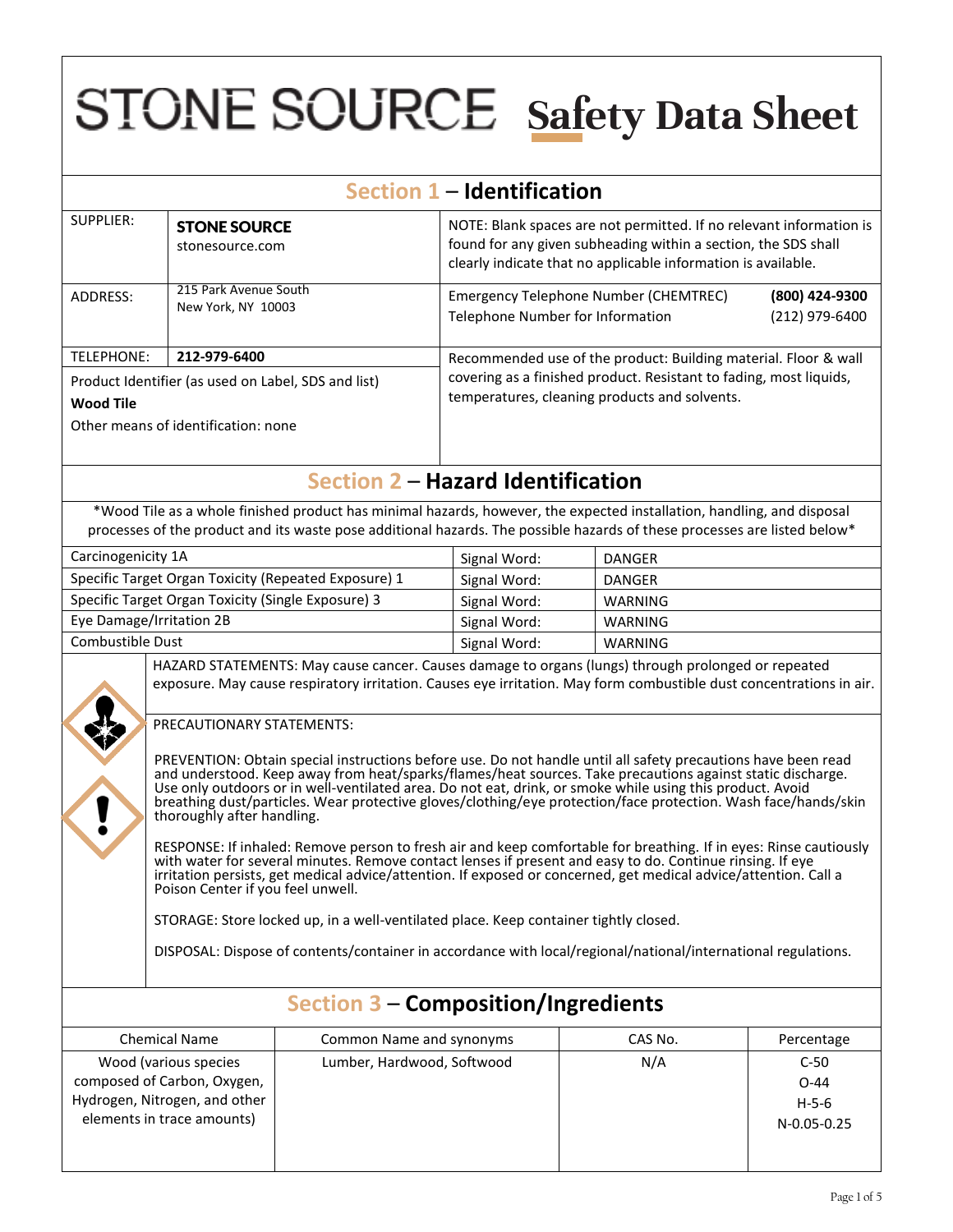#### **Section 4** – **First Aid Measures**

INHALATION: Cutting, sawing, and sanding of product can expose user to airborne dust/particles. Inhalation of these particles can cause respiratory irritation and breathing difficulty. If exposed, victim should be moved to fresh air. If symptoms persist after exposure, get medical attention.

SKIN CONTACT: If on skin: wash thoroughly with soap and water. If any symptoms or irritation result from exposure, get medical attention.

EYE CONTACT: Cutting, sawing, and sanding of product can expose user to dust/particles. If particles get in eyes: rinse with water for several minutes. Avoid rubbing eyes as action may worsen irritation. Remove contacts, continue rinsing. If irritation results from exposure, get medical attention.

INGESTION: No symptoms from ingestion are expected, however, if product is swallowed and symptoms or discomfort result, get medical attention.

MOST IMPORTANT SYMPTOMS/EFFECTS: Acute: Inhalation of dust/particles can lead to respiratory irritation. Exposure to skin and eyes can cause mild to serious irritation. Delayed: Chronic or repeated inhalation of airborne dust/particles from cutting, sawing, or sanding tiles can cause chronic lung disorders and possibly cancer.

IMMEDIATE MEDICAL ATTENTION/SPECIAL TREATMENT: Emergency medical attention is not likely however, exposure to dust/particles in large amounts/high concentrations can result in eye irritation and breathing difficulty. Chronic inhalation of product in dust/particle form may lead to lung disorders requiring medical intervention and treatments.

#### **Section 5** – **Fire-fighting Measures**

SUITABLE EXTINGUISHING MEDIA: Fires can be extinguished using water spray, fog, or mist. Use type A or ABC extinguishing agent.

SPECIAL FIRE-FIGHTING PROCEDURES: Wear self-contained breathing appartus with full-face mask and fire-fighter protective clothing when fighting fires.

UNUSUAL FIRE AND EXPLOSION HAZARDS: Product is considered a combustible dust in dust/particle form. Excess accumulation of sawdust from cutting/sanding operations should be avoided in areas with other flammables or any ignition sources.

| <b>Wood Tile</b>        |   |
|-------------------------|---|
| <b>HEALTH</b>           | 2 |
| <b>FLAMMABILITY</b>     |   |
| <b>PHYSICAL HAZARDS</b> |   |

NFPA Rating: Health: 2 Flammability: 1 Reactivity: 0

### **Section 6** – **Accidental Release Measures**

PERSONAL PRECAUTIONS: When cutting, sawing, or sanding: Avoid inhalation of particles/dust. Avoid contact with skin and eyes. Wash any exposed skin immediately with soap and water.

PROTECTIVE EQUIPMENT: A dust collection system is recommended for all indoor areas. PPE (eye and respiratory protection) is required when exposed to environment containing airborne particles/dust that meet or exceed the PEL. Only use NIOSH approved respirators (Half or Full Face).

EMERGENCY PROCEDURES: None expected

METHODS AND MATERIALS FOR CONTAINMENT AND CLEANING UP: Good housekeeping measures are always recommended to keep waste in a safe condition. For clean-up of particles/dust, a vacuum system containing a High-Efficiency Particulate (HEPA) filtering system is recommended. User must use respiratory protection as levels of airborne contaminants are likely to exceed PEL's.

### **Section 7** – **Handling and Storage**

PRECAUTIONS FOR SAFE HANDLING: Product should be handled with normal care measures as to avoid dropping, tipping over of containers, or exposure to moisture.

CONDITIONS FOR SAFE STORAGE INCLUDING INCOMPATIBILITIES: Store in cool, dry area away from flammables, heat sources, and moisture.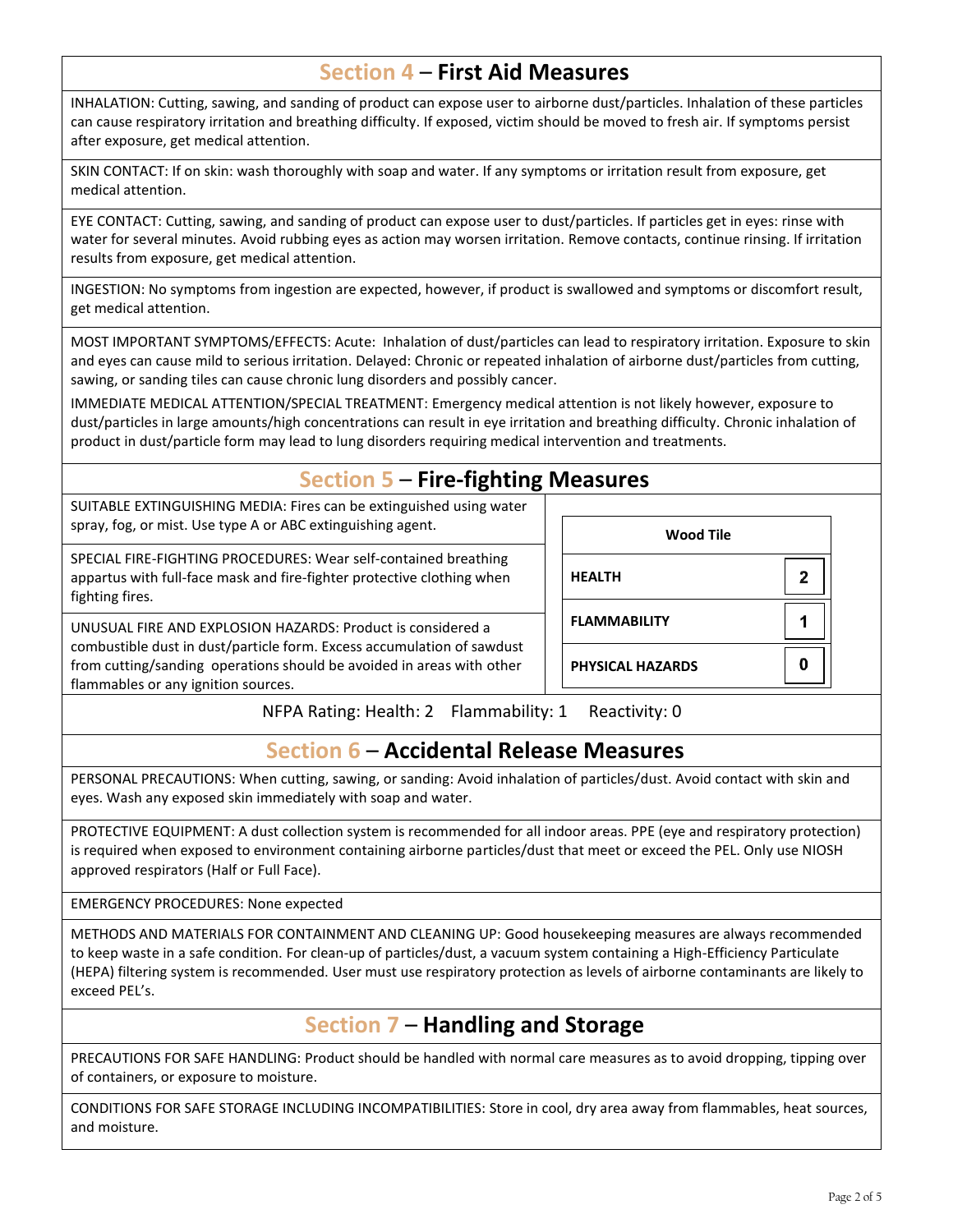| Section 8 – Exposure Controls/Personal Protection                                                                                                                                                                                                                            |                                                                                                      |                                                |                      |                  |
|------------------------------------------------------------------------------------------------------------------------------------------------------------------------------------------------------------------------------------------------------------------------------|------------------------------------------------------------------------------------------------------|------------------------------------------------|----------------------|------------------|
| Component                                                                                                                                                                                                                                                                    | CAS                                                                                                  | <b>OSHA PEL;</b><br><b>TWA</b>                 | <b>ACGIH TLV</b>     | <b>NIOSH REL</b> |
| Wood (dust)                                                                                                                                                                                                                                                                  | N/A                                                                                                  | 15 mg/m <sup>3</sup> /5<br>$mg/m3 - 8$<br>hour | $0.5 \text{ mg/m}^3$ | 1 mg/m $3$       |
| APPROPRIATE ENGINEERING CONTROLS: Use sufficient local exhaust ventilation, or other engineering controls to maintain the<br>level of respirable wood dust below the OSHA PEL. General ventilation may not be sufficient for most cutting, sawing, or<br>sanding operations. |                                                                                                      |                                                |                      |                  |
| PERSONAL PROTECTIVE EQUIPMENT: To avoid exposures in excess of the OSHA PEL, it is suggested to wear air-purifying<br>respirators with HEPA filters or NIOSH-approved dust respirators. Use ANSI-approved eye protection.                                                    |                                                                                                      |                                                |                      |                  |
| RESPIRATORY PROTECTION: If it is not possible to reduce airborne exposure levels to below the OSHA PEL with ventilation,<br>wear a NIOSH-approved dust mask or an air-purifying respirator with the appropriate HEPA filters.                                                |                                                                                                      |                                                |                      |                  |
|                                                                                                                                                                                                                                                                              | EYE/FACE PROTECTION: Under normal conditions, wear safety goggles that meet the ANSI Z87.1 standard. |                                                |                      |                  |
| HAND PROTECTION: Cotton or leather gloves are suggested to avoid contact with skin. Wash hands before and after<br>using/handling product.                                                                                                                                   |                                                                                                      |                                                |                      |                  |
| PROTECTIVE CLOTHING: None required under normal conditions but cover any exposed skin if you are going to be subjected to<br>an atmosphere containing airborne dust or particles for a prolonged period of time.                                                             |                                                                                                      |                                                |                      |                  |
| <b>Section 9 – Physical and Chemical Properties</b>                                                                                                                                                                                                                          |                                                                                                      |                                                |                      |                  |
| ODOR: Normal wood-like smell but varies with different types of<br>APPEARANCE: Solid (various colors)<br>species.                                                                                                                                                            |                                                                                                      |                                                |                      |                  |
| pH: N/A                                                                                                                                                                                                                                                                      |                                                                                                      | MELTING PT/FREEZING PT: N/A                    |                      |                  |
| INTIAL BOILING POINT: N/A                                                                                                                                                                                                                                                    |                                                                                                      | <b>FLASH POINT: N/A</b>                        |                      |                  |
| FLAMMABILITY: N/A                                                                                                                                                                                                                                                            |                                                                                                      | <b>EVAPORATION RATE: N/A</b>                   |                      |                  |
| VAPOR DENSITY: N/A                                                                                                                                                                                                                                                           |                                                                                                      | RELATIVE DENSITY: .75-.89                      |                      |                  |
| VAPOR PRESSURE: N/A                                                                                                                                                                                                                                                          |                                                                                                      | %VOLATILE BY VOLUME: None                      |                      |                  |
| PARTITION COEFFICIENT: n-OCTANOL/WATER: N/A                                                                                                                                                                                                                                  |                                                                                                      | VISCOSITY: N/A                                 |                      |                  |
| AUTOIGINITION TEMPERATURE: 400°F/204°C                                                                                                                                                                                                                                       |                                                                                                      | SOLUBILITY IN WATER: < 0.1                     |                      |                  |
| Section 10 - Stability and Reactivity                                                                                                                                                                                                                                        |                                                                                                      |                                                |                      |                  |
| <b>REACTIVITY: None</b>                                                                                                                                                                                                                                                      |                                                                                                      |                                                |                      |                  |
| CHEMICAL STABILITY: Product is completely stable in its current form.                                                                                                                                                                                                        |                                                                                                      |                                                |                      |                  |
| POSSIBILITY OF HAZARDOUS REACTIONS: In solid form: None. In dust form: combustible when exposed to ignition source.                                                                                                                                                          |                                                                                                      |                                                |                      |                  |

CONDITIONS TO AVOID: Avoid exposing product to ignition/heat sources.

INCOMPATIBLE MATERIALS: Avoid exposing product to oxidizing agents, drying oils, and alcohol based solvents.

HAZARDOUS DECOMPOSITION PRODUCTS: Over time, wood products can release hazardous gases such as H2S. Smoldering and burning wood can release carbon monoxide, hydrocarbons, carbon dioxide, as well as other toxic gases.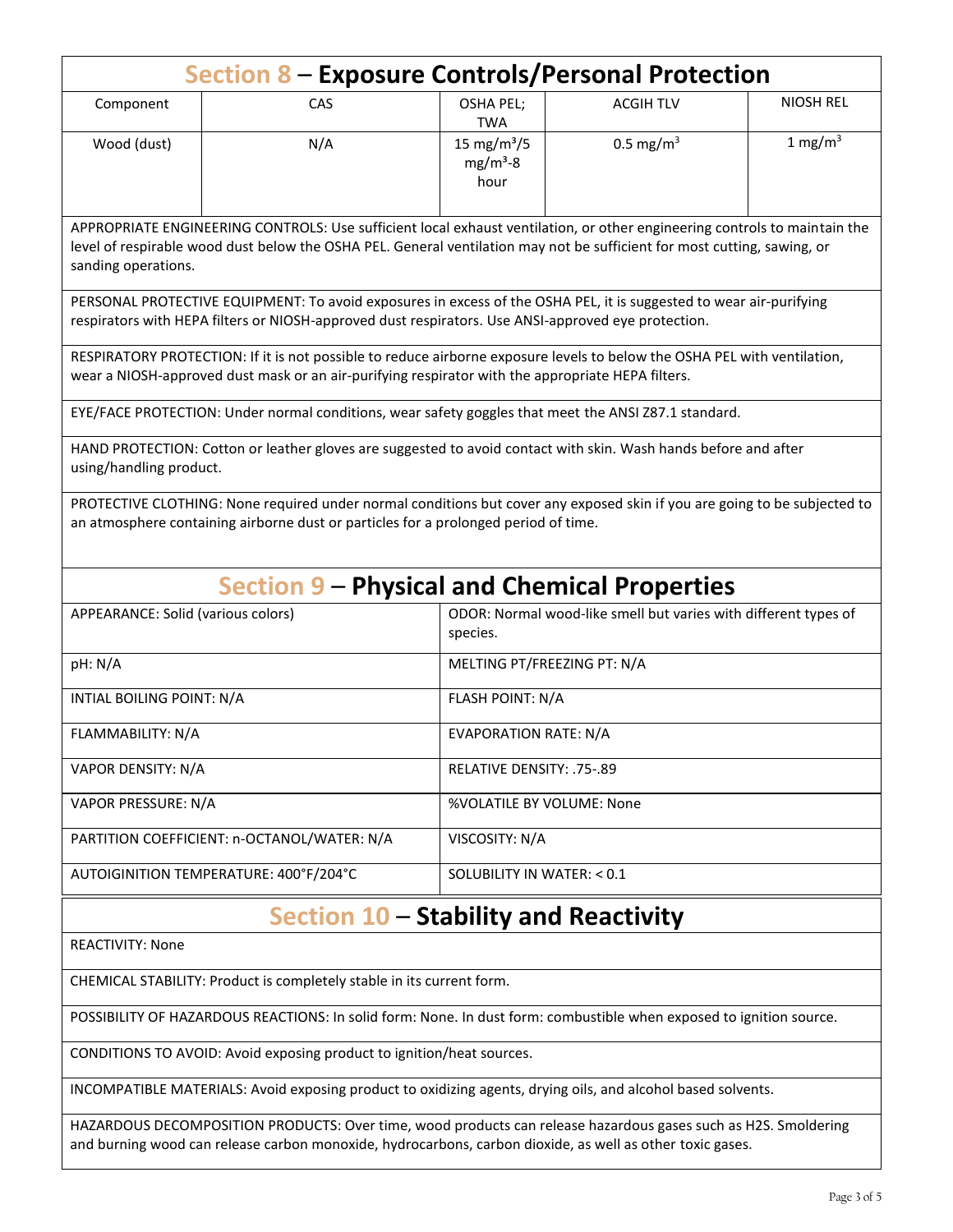## **Section 11** – **Toxicological Information**

Routes of Entry (only from cut or sanded tile): Inhalation: YES Ingestion: YES Eye: YES Skin: YES

SYMPTOMS RELATED TO THE PHYSICAL, CHEMICAL AND TOXICOLOGICAL CHARACTERISTICS: Eyes and skin can become irritated from contact with product. Eyes may develop redness, itch, burn, and/or watering. Skin may become itchy or red. Lung/respiratory tract irritation, and/or difficulty breathing can result from being exposed to airborne dust/particles caused from cut or sanded tiles. Lung disorders can result from repeated inhalation of airborne dust/particles exceeding the OSHA PEL. These conditions can result in constant difficulty breathing as well as worsening of other health issues.

IMMEDIATE EFFECTS: Redness, pain, itching, and swelling of eyes and surrounding skin. Itching, and redness to skin. Difficulty in breathing, coughing, and airway irritation.

CHRONIC EFFECTS: Inhalation of airborne dust/particles multiple times can cause delayed health effects. Possible conditions are: Cancer of the lungs as well as other areas involving the airway, and worsening of kidney, heart, and other organ conditions.

| Section 12 - Ecological Information (Non-mandatory) |                                   |                     |                            |  |
|-----------------------------------------------------|-----------------------------------|---------------------|----------------------------|--|
| LD50/LC50: None                                     | Mutagenicity: None                | Neurotoxicity: None | Reproductive Effects: None |  |
| CARCINOGENICITY:                                    | NTP: Known to be Human Carcinogen | IARC: Group I       | <b>OSHA: Potential</b>     |  |

| ECOTOXICITY: None for finished product. | <b>BIOACCUMULATIVE POTENTIAL: Not</b><br>expected | OTHER ADVERSE EFFECTS (such as      |
|-----------------------------------------|---------------------------------------------------|-------------------------------------|
| PERSISTENCE AND DEGRADABILITY:          | MOBILITY IN SOIL: No test data                    | hazardous to the ozone layer): None |
| Wood tile is biodegradable.             | available.                                        | known                               |

## **Section 13** – **Disposal Considerations (Non-mandatory)**

WASTE DISPOSAL OF SUBSTANCE: Although product and its waste in the form of dust/particles can be discarded and disposed of by normal means; meaning trash cans, dumpsters, landfills, etc, care should be taken to isolate waste from all ignition sources as waste in dust form poses a hazard to combustion. Waste in dust form should not be allowed to enter any waterway, canal, sewer, or stream.

CONTAINER DISPOSAL: Dispose of in accordance with federal, state and local regulations.

RCRA: None listed

## **Section 14** – **Transport Information (Non-mandatory)**

#### DOT, IATA, IMO/IMDG SHIPPING INFORMATION

| UN Identification Number: Not applicable | Proper Shipping Name: Not applicable                              |
|------------------------------------------|-------------------------------------------------------------------|
| Hazard Class: Not applicable             | Secondary Risk: Not applicable                                    |
| Packing Group: Not applicable            | Label(s) Required: Not applicable                                 |
| <b>Environmental Hazards: None</b>       | Transport in Bulk: None (per Annex II of MARPOL 73/78 and<br>IBC) |